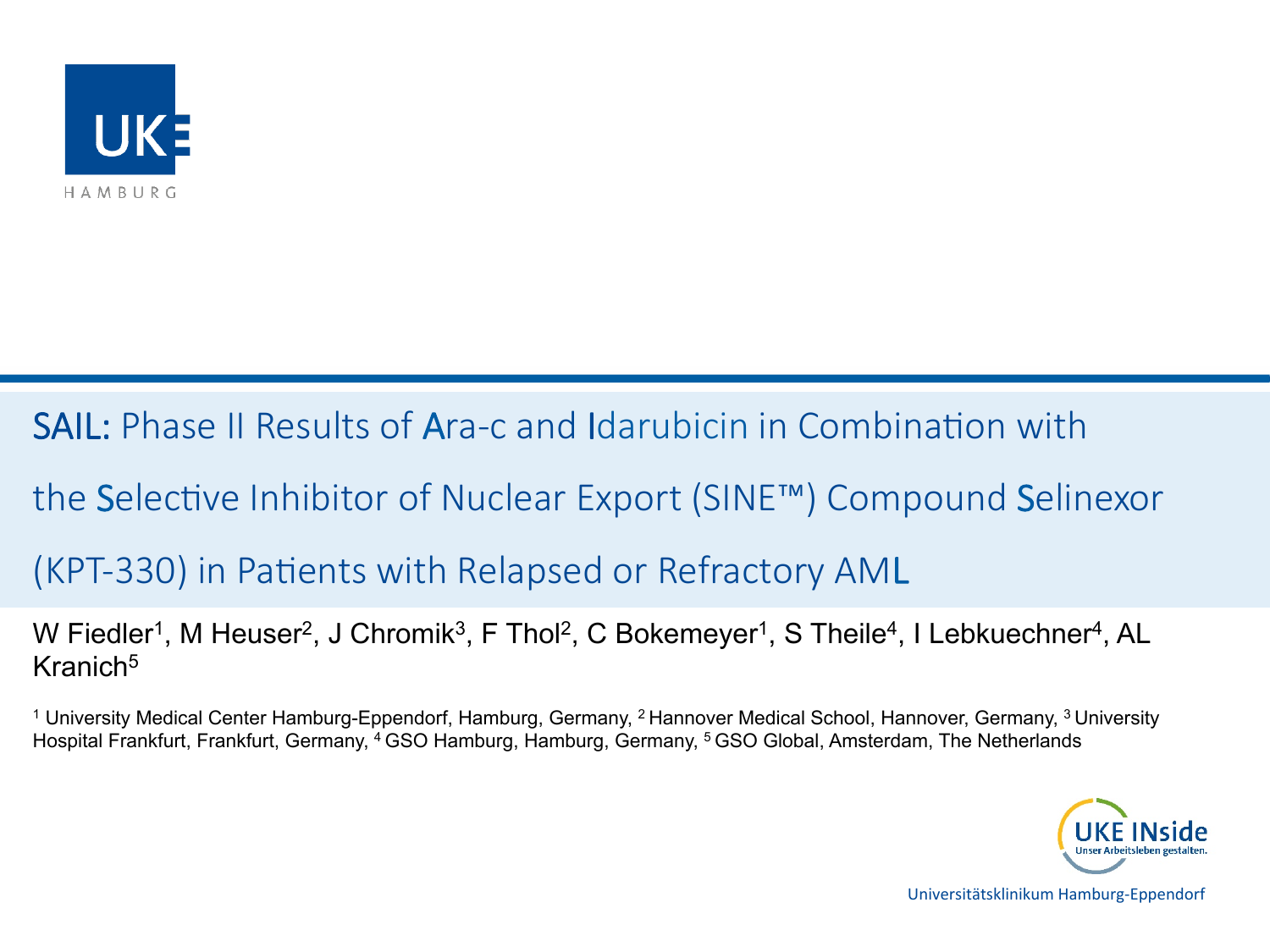

Professor Dr. W. Fiedler receives research funding from Amgen and Koltan, holds patents & royalties from Amgen and is a member of an entities Board of Directors or advisory committee for Ariad/Incyte and Novartis. He receives travel reimbursements from Teva, Gilead, Amgen.

Professor Dr. M. Heuser has received research funding from Pfizer, Bayer, Novartis, Tetralogic, BerGenBio and Karyopharm Therapeutics Inc. He receives honoraria from Celgene and consults for Novartis.

Dr. J. Chromik has nothing to disclose.

Dr. F. Thol has nothing to disclose.

Professor Dr. C. Bokemeyer receives research funding from Karyopharm Therapeutics Inc.

- S. Theile has nothing to disclose.
- I. Lebkuechner has nothing to disclose.

GSO Global B.V. receives funding from Karyopharm Therapeutics Inc.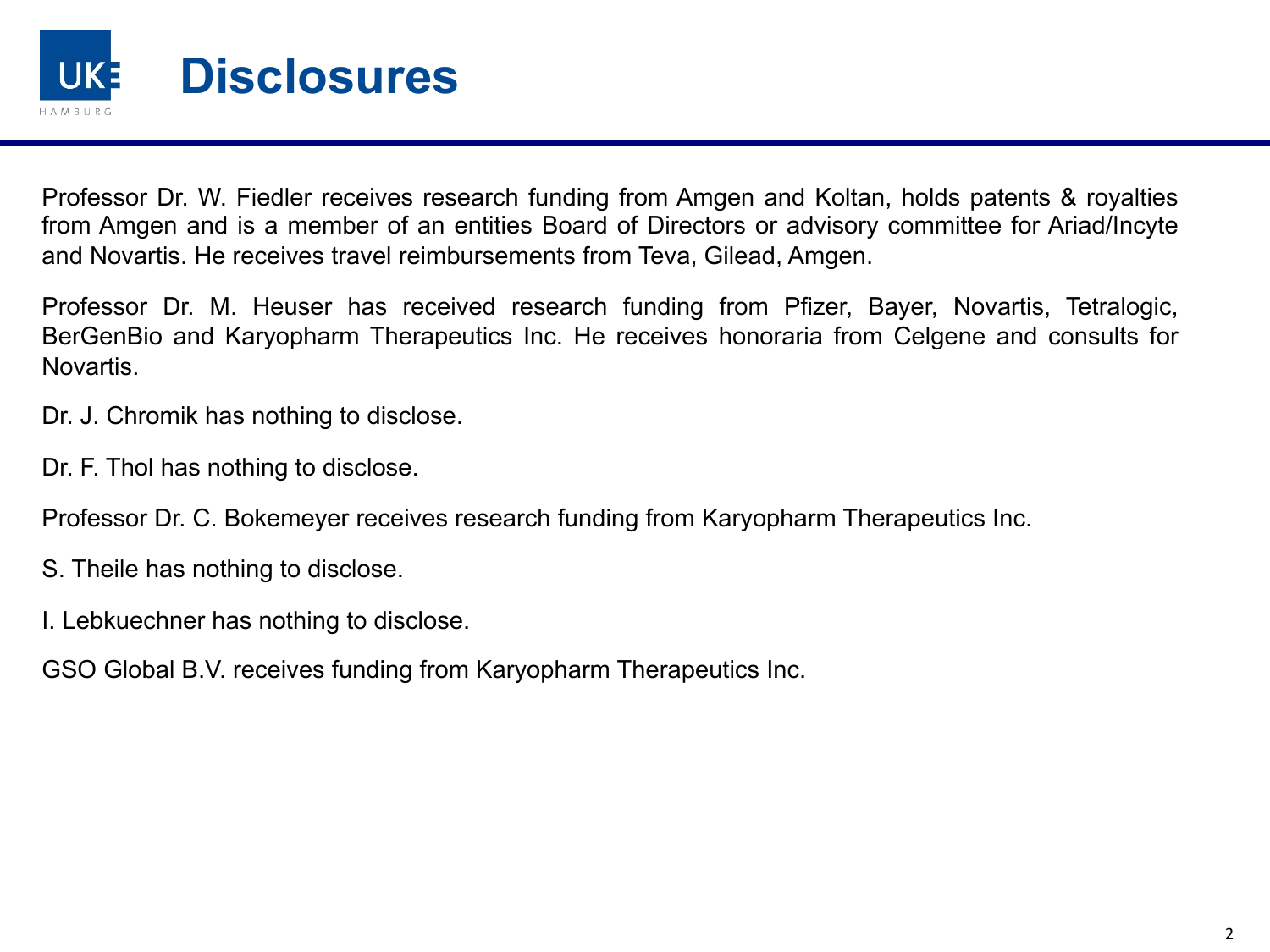

- Second most common form of leukemia and the most frequent cause of leukemia-related deaths in the US1
- § Complete response (CR) rates can be as high as 80% in patients undergoing initial induction chemotherapy, but the majority relapse<sup>2</sup>
- Patients who fail to achieve CR after a first cycle of induction therapy or have an early relapse within one year after attaining a CR or relapse after Stem Cell Transplant (SCT) have a bleak prognosis independent of the choice of chemotherapy<sup>3,4</sup>
- § Therefore, for these patients, there is a high medical need for new therapies

<sup>1</sup> Cancer Statistics by American Cancer Society 02/22/2016

<sup>2</sup> Lowenberg, B.; Downing, J.R.; Burnett, *A. Acute myeloid leukemia*. *N. Engl. J. Med.* **1999**, *341*,1051–1062.

<sup>3</sup> Barrett AJ and Battiwalla M, *Relapse after allogeneic stem cell transplantation*. Expert Rev Hematol. **2010** Aug; 3(4): 429-441.

<sup>4</sup> Katarjian HM et al. *The characteristics and outcome of patients with late relapse acute myelogenous leukemia.* J Clin Oncol **1988** Feb;6(2):232-8.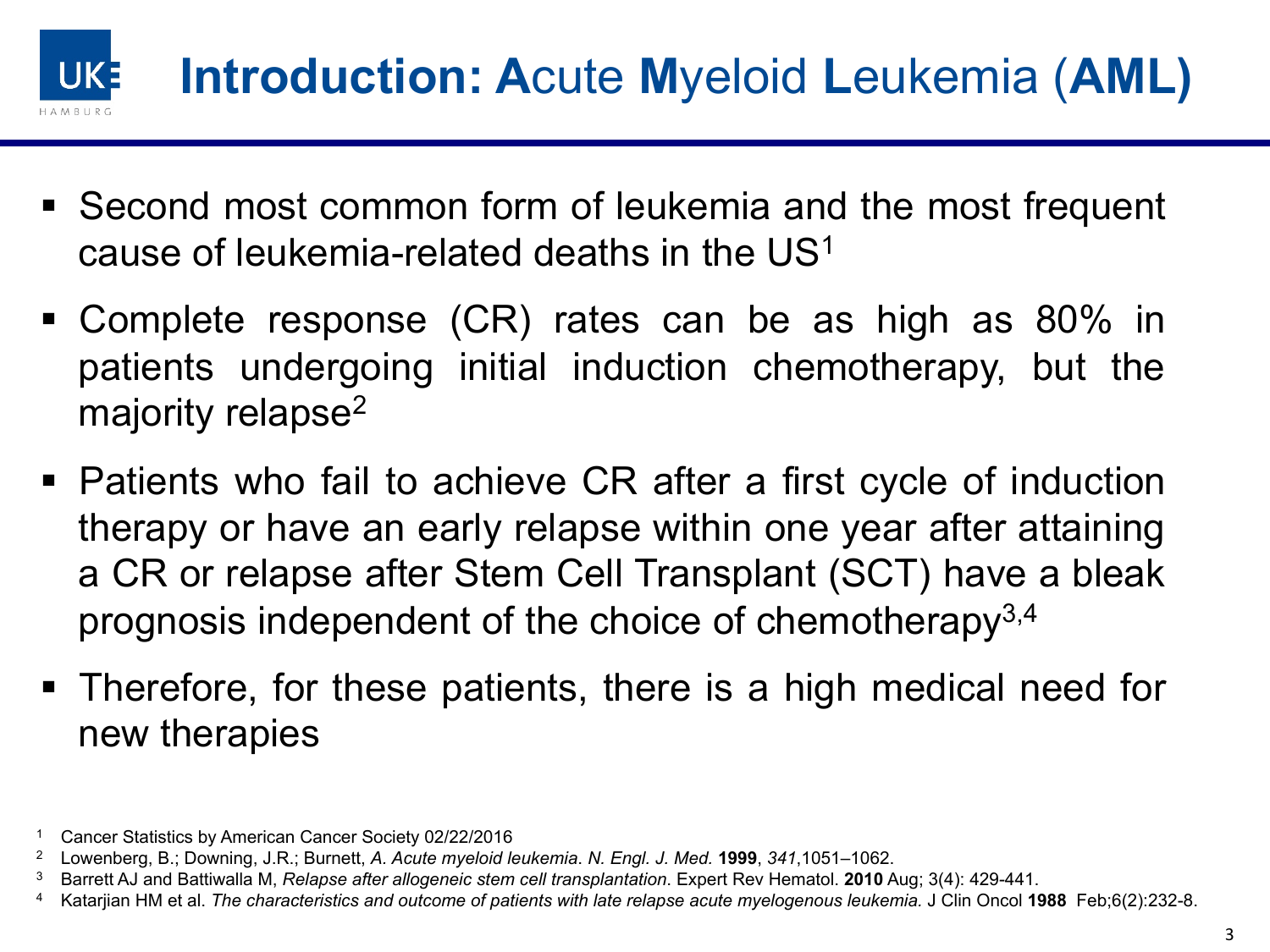

# **Introduction:** Selinexor + Ara-C + Idarubicin

#### Blocking Nuclear Export by SINE™ Compounds **Re-Sensitize Cancer Cells to TOPO II Inhibitors, Impeding DNA Damage Repair and Enhancing Cell Death**



### **Synergy Between Selinexor and Anthracyclines**

- § Aberrant nuclear export and cytoplasmic localization of TOPO IIα has been identified as one of the mechanisms leading to anthracycline resistance in cancer.
- Selinexor treatment results in nuclear retention of TOPO IIα protein, resulting in increased sensitivity to anthracyclines including idarubicin.
- § Selinexor treatment of AML cells *in vitro* resulted in a c-MYC dependent reduction of DNA damage repair genes (*Rad51* and *Chk1*) mRNA and protein expression, and subsequent inhibition of homologous recombination.
- § Concomitant treatment with selinexor and Topoisomerase II inhibitors results in therapeutic synergy in AML cell lines and patient samples.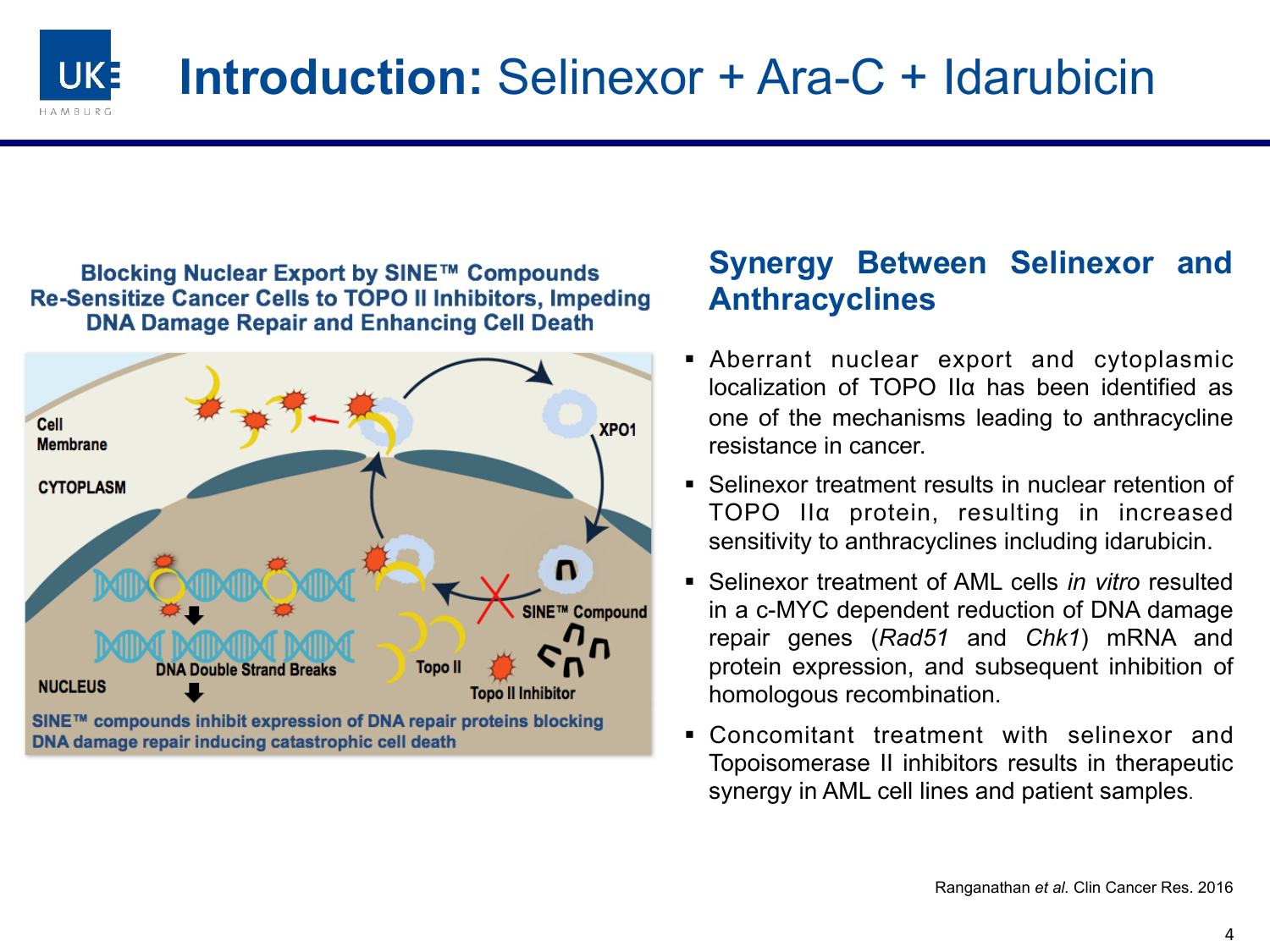### **Trial design:** Multi-center, open-label, non-randomized, phase II



#### **Induction (cycle 1 (up to 2 cycles) )**

- Ara-C 100 mg/m<sup>2</sup> on day 1-7, continuous infusion
- Idarubicin 10 mg/m<sup>2</sup> on day 1, 3, 5
- § Cohort 1: selinexor 40 mg/m2 twice weekly for 4 weeks, orally
- § Cohort 2: selinexor 60 mg twice weekly for 3 weeks out of a 4 week cycle, orally

#### **Consolidation (3 x 4 weeks)**

- § Ara-C 3000 mg/m² twice daily on day 1-3, 2 hour infusion (patients younger than 60 years and with good performance status) or
- § Ara-C 1000 mg/m² twice daily on day 1-3, 2 hour infusion (patients older than 60 years)
- § Selinexor twice weekly, dosed as described above for cohort 1 and 2, orally

#### **Maintenance**

UK:

§ Selinexor twice weekly, dosed as described above for cohort 1 and 2, orally In the absence of relapse, prohibitive toxicity or consent withdrawal, selinexor given ≤1 year after induction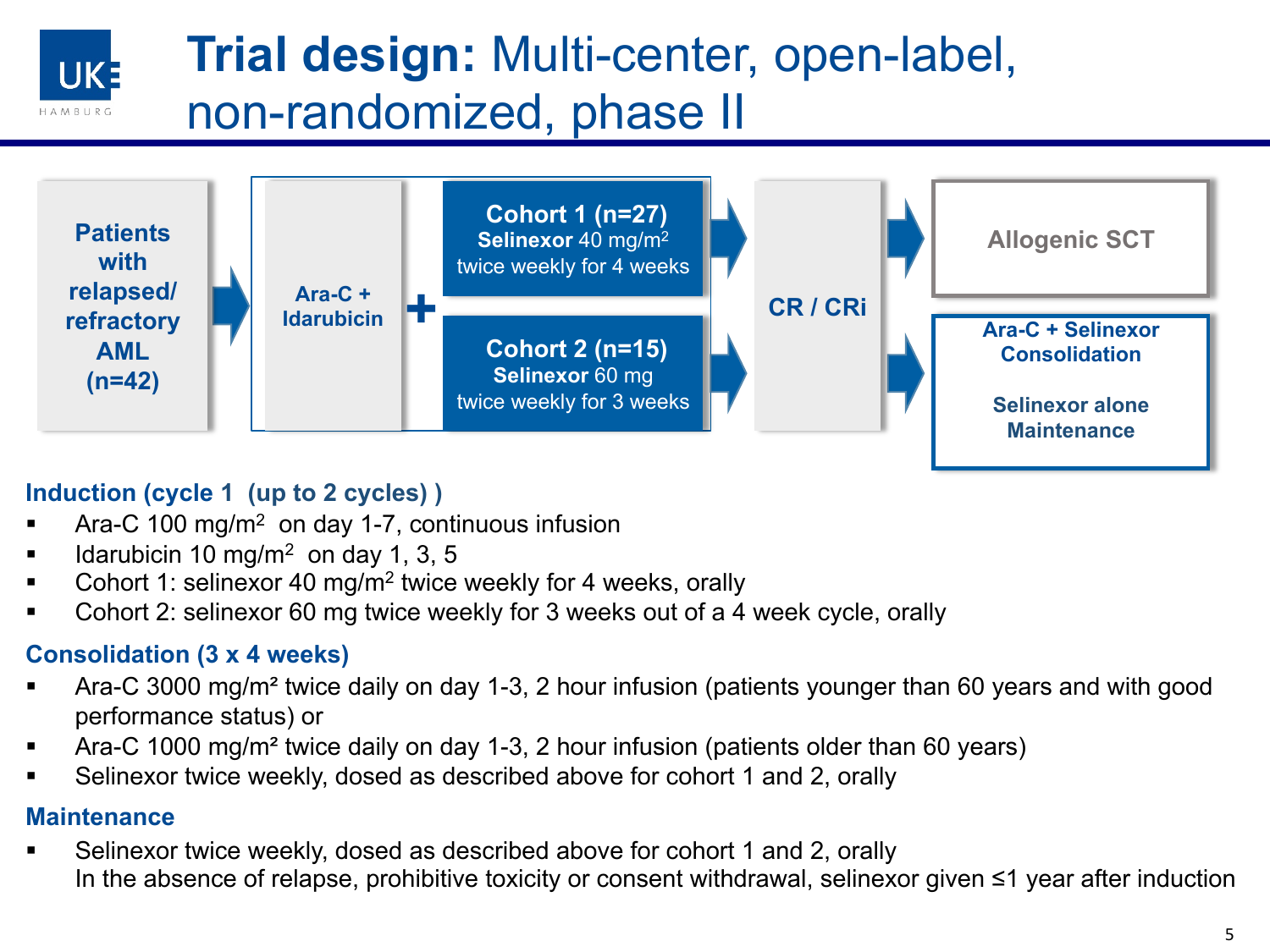

- **Efficacy** of selinexor in combination with standard chemotherapy in patients with relapsed/ refractory AML
- § **Primary Endpoint:**
	- CR or CRi
- § **Secondary Endpoints:** 
	- percentage of patients being transplanted after induction therapy
	- early death rate
	- overall survival (OS)
	- event-free survival
- § Overall **safety and tolerability** of selinexor characterized by adverse events (AEs)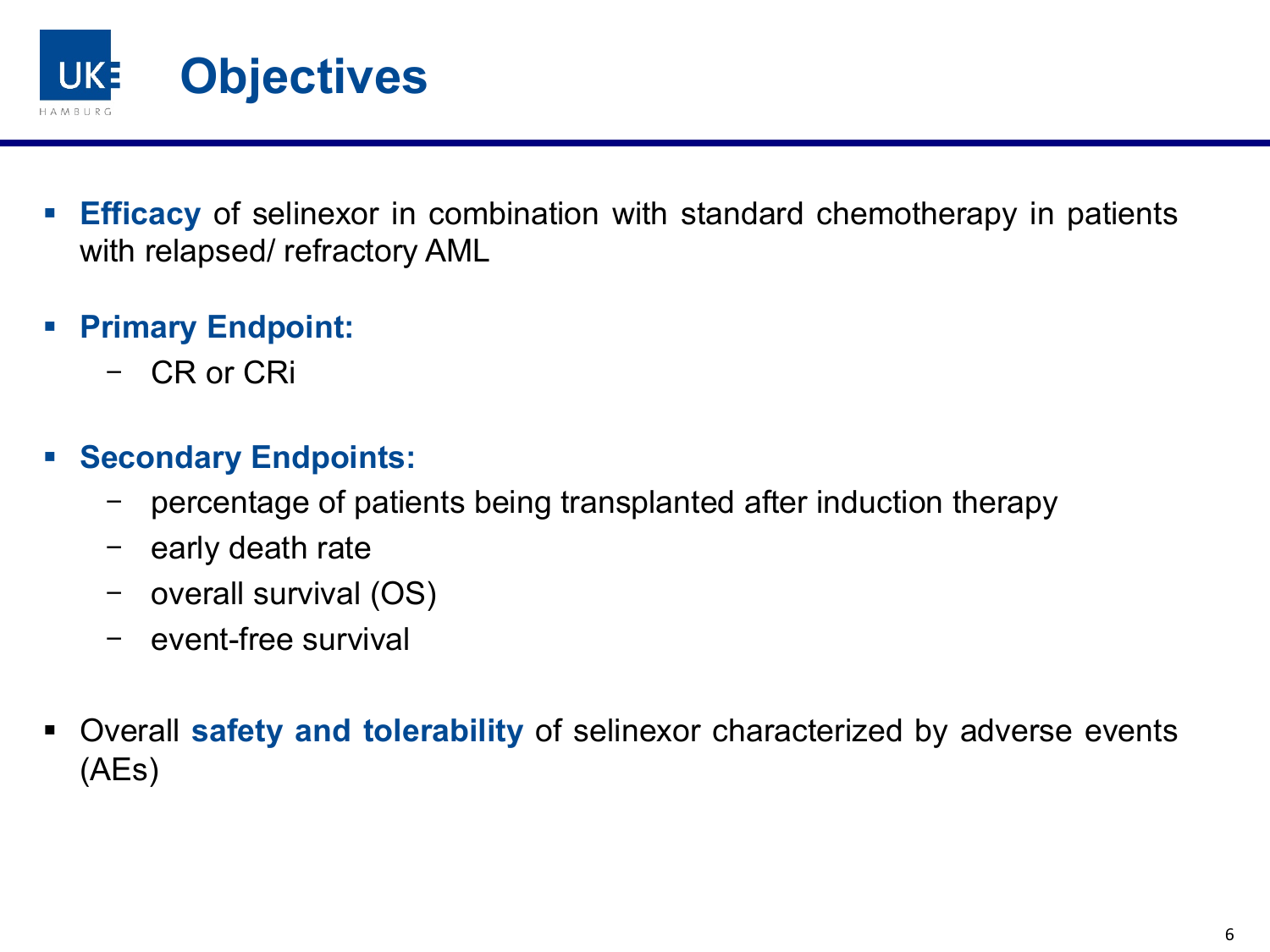

|                                                             |                | <b>Cohort 1</b> | <b>Cohort 2</b> |
|-------------------------------------------------------------|----------------|-----------------|-----------------|
| <b>Number of patients</b>                                   |                | 27              | 15              |
| Male $(\%)$                                                 |                | 16(59)          | 9(60)           |
| Female (%)                                                  |                | 11(41)          | 6(40)           |
| Median age (range)                                          |                | 58 (22-78)      | 60 (29-77)      |
| <b>ECOG at screening (%)</b>                                | $\mathbf 0$    | 16(59)          | 3(20)           |
|                                                             | $\mathbf{1}$   | 10(37)          | 10(67)          |
|                                                             | $\overline{2}$ | 1(4)            | 2(13)           |
| <b>Median number of prior treatment</b><br>regimens (range) |                | $2(1-5)$        | $1(1-2)$        |
| Prior SCT (%)                                               |                | 10(37)          | 6(40)           |
| Cytogenetic risk group: unfavorable (%)                     |                | 9(33)           | 6(40)           |
| Late relapse (>12 months) (%)                               |                | 10(37)          | 5(33)           |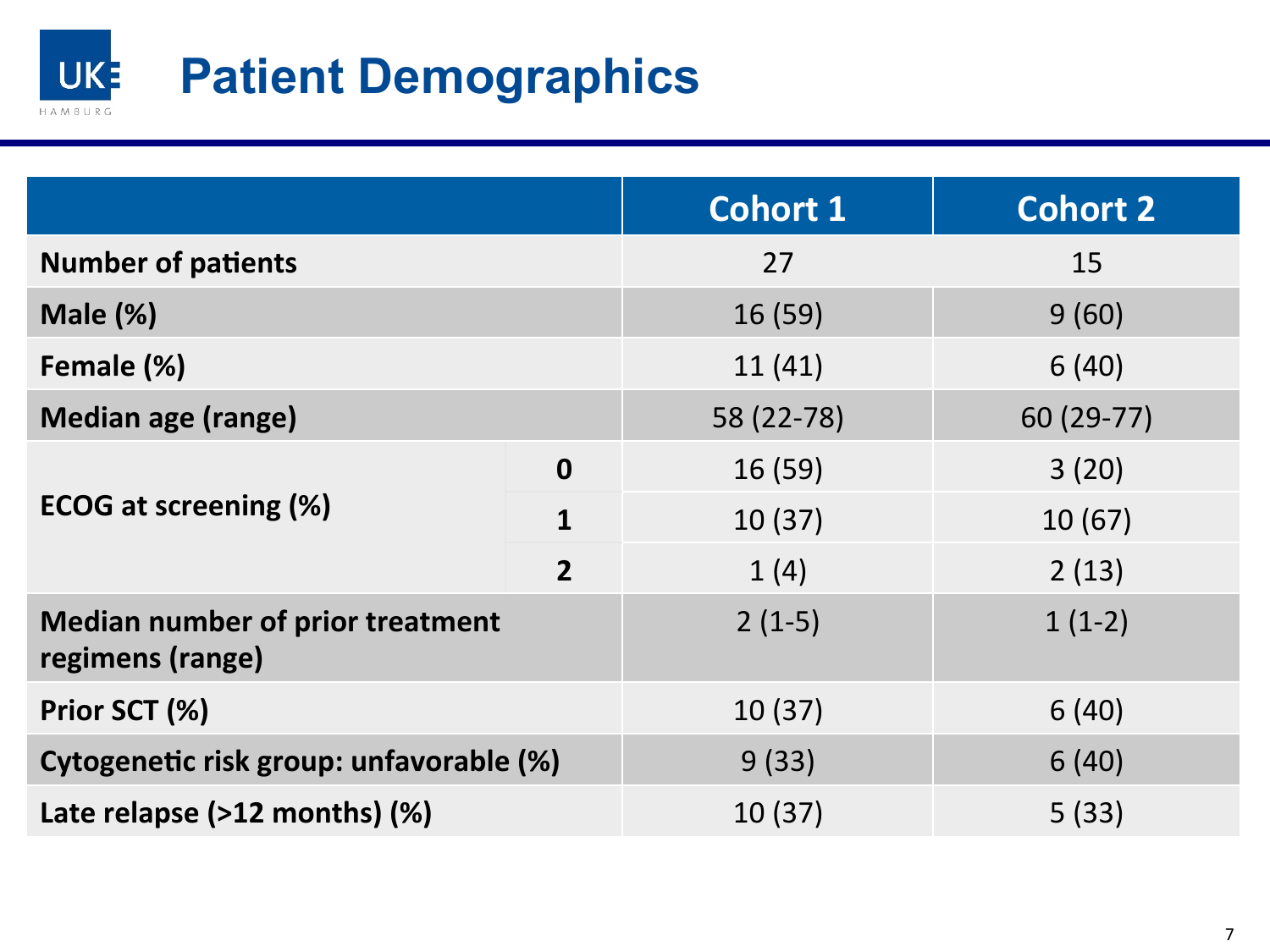## **Adverse Events CTCAE Grade 3/4 Independent of Relatedness to Study Medication**

|                  | <b>Cohort 1</b><br>$(n=27)$ |                                     | <b>Cohort 2</b><br>$(n=15)$ |                                     | <b>Total</b><br>$(n=42)$  |
|------------------|-----------------------------|-------------------------------------|-----------------------------|-------------------------------------|---------------------------|
|                  | <b>CTCAE</b><br>Grade 3/4   | <b>Median</b><br>duration<br>(days) | <b>CTCAE</b><br>Grade 3/4   | <b>Median</b><br>duration<br>(days) | <b>CTCAE</b><br>Grade 3/4 |
| <b>Diarrhea</b>  | 15 (56%)                    | $\overline{7}$                      | 6(40%)                      | $\overline{7}$                      | 21 (50%)                  |
| <b>Nausea</b>    | 3(11%)                      | 11                                  | 2(13%)                      | 22                                  | 5(12%)                    |
| <b>Vomiting</b>  | 1(4%)                       | 24                                  | 1(7%)                       | $\mathbf{1}$                        | 2(5%)                     |
| Neutropenia      | 27 (100%)                   | 40                                  | 15 (100%)                   | 30                                  | 42 (100%)                 |
| Thrombocytopenia | 27 (100%)                   | 42                                  | 15 (100%)                   | 35                                  | 42 (100%)                 |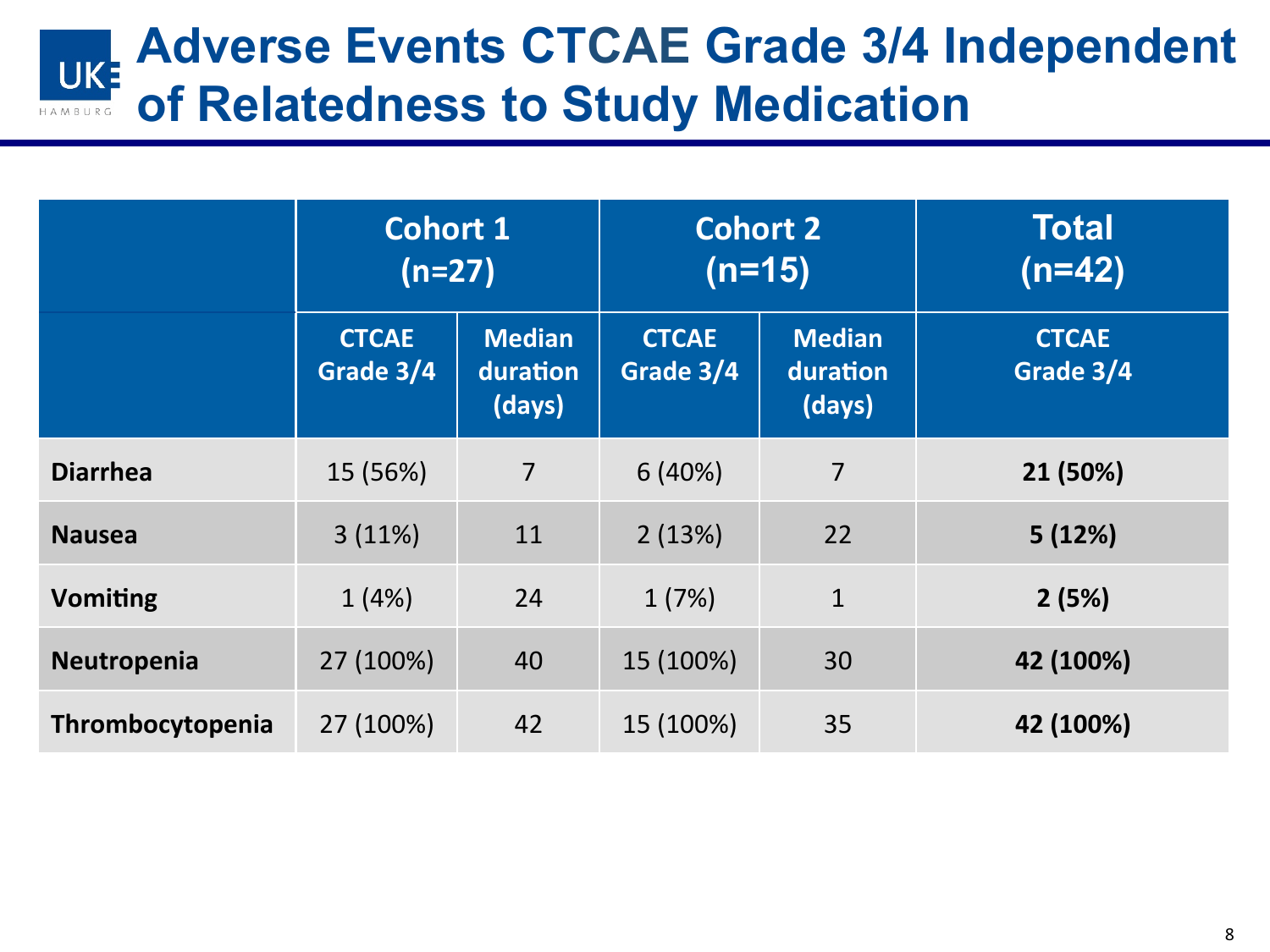

## **All Serious Adverse Events Independent of Relatedness to Study Medication**

|                                           | Cohort 1 (n=27)          |                          | <b>Cohort 2 (n=15)</b> |                          | <b>Total (n=42)</b>     |
|-------------------------------------------|--------------------------|--------------------------|------------------------|--------------------------|-------------------------|
|                                           | <b>N</b> of SAEs         | <b>CTC Grade</b>         | <b>N</b> of SAEs       | <b>CTC Grade</b>         | <b>N</b> of SAEs        |
| Pneumonia                                 | 3                        | 3(2x), 5(1X)             | $\overline{2}$         | 4, 5                     | 5                       |
| Febrile neutropenia                       | 3                        | 3                        |                        |                          | 3                       |
| Sepsis /septic shock                      | $\overline{2}$           | $\overline{4}$           | $\mathbf{1}$           | 5                        | $\overline{\mathbf{3}}$ |
| <b>Diarrhea</b>                           | $\mathbf{1}$             | 3                        | $\mathbf{1}$           | 4                        | $\overline{2}$          |
| <b>Bone marrow aplasia (prolongation)</b> |                          |                          | $\overline{2}$         | 4                        | $\overline{2}$          |
| Asystole                                  |                          |                          | $\mathbf{1}$           | 5                        | $\mathbf{1}$            |
| <b>Colitis</b>                            | $\mathbf{1}$             | $\overline{4}$           |                        |                          | $\mathbf{1}$            |
| <b>Fever</b>                              | $\mathbf{1}$             | 3                        |                        |                          | $\mathbf{1}$            |
| <b>Fracture</b>                           | $\overline{\phantom{a}}$ |                          | $\mathbf{1}$           | 3                        | ${\bf 1}$               |
| <b>General weakness</b>                   | $\mathbf{1}$             | 3                        |                        |                          | $\mathbf{1}$            |
| <b>GvHD Skin</b>                          | $\mathbf{1}$             | $\overline{4}$           | -                      | $\blacksquare$           | $\mathbf{1}$            |
| Hemophagocytosis syndrome                 |                          |                          | $\mathbf{1}$           | 5                        | $\mathbf{1}$            |
| Hyperbilirubinemia                        | $\mathbf{1}$             | 3                        | -                      | $\overline{\phantom{a}}$ | ${\bf 1}$               |
| Hypotension                               | $\mathbf{1}$             | 4                        |                        |                          | $\mathbf{1}$            |
| <b>Mandibular fracture</b>                | $\mathbf{1}$             | 3                        |                        |                          | $\mathbf{1}$            |
| <b>Multiple brain infarctions</b>         | $\mathbf{1}$             | 5                        |                        |                          | $\mathbf{1}$            |
| Paroxysmal atrial fibrilation             | $\mathbf 1$              | 3                        |                        | $\overline{\phantom{a}}$ | $\mathbf 1$             |
| <b>SIRS</b>                               | $\mathbf{1}$             | 5                        |                        |                          | $\mathbf{1}$            |
| Subarachnoidal intracranial hemorrhage    | $\mathbf{1}$             | 3                        | -                      |                          | $\mathbf{1}$            |
| <b>TOTAL</b>                              | 20                       | $\overline{\phantom{a}}$ | 9                      |                          | 29                      |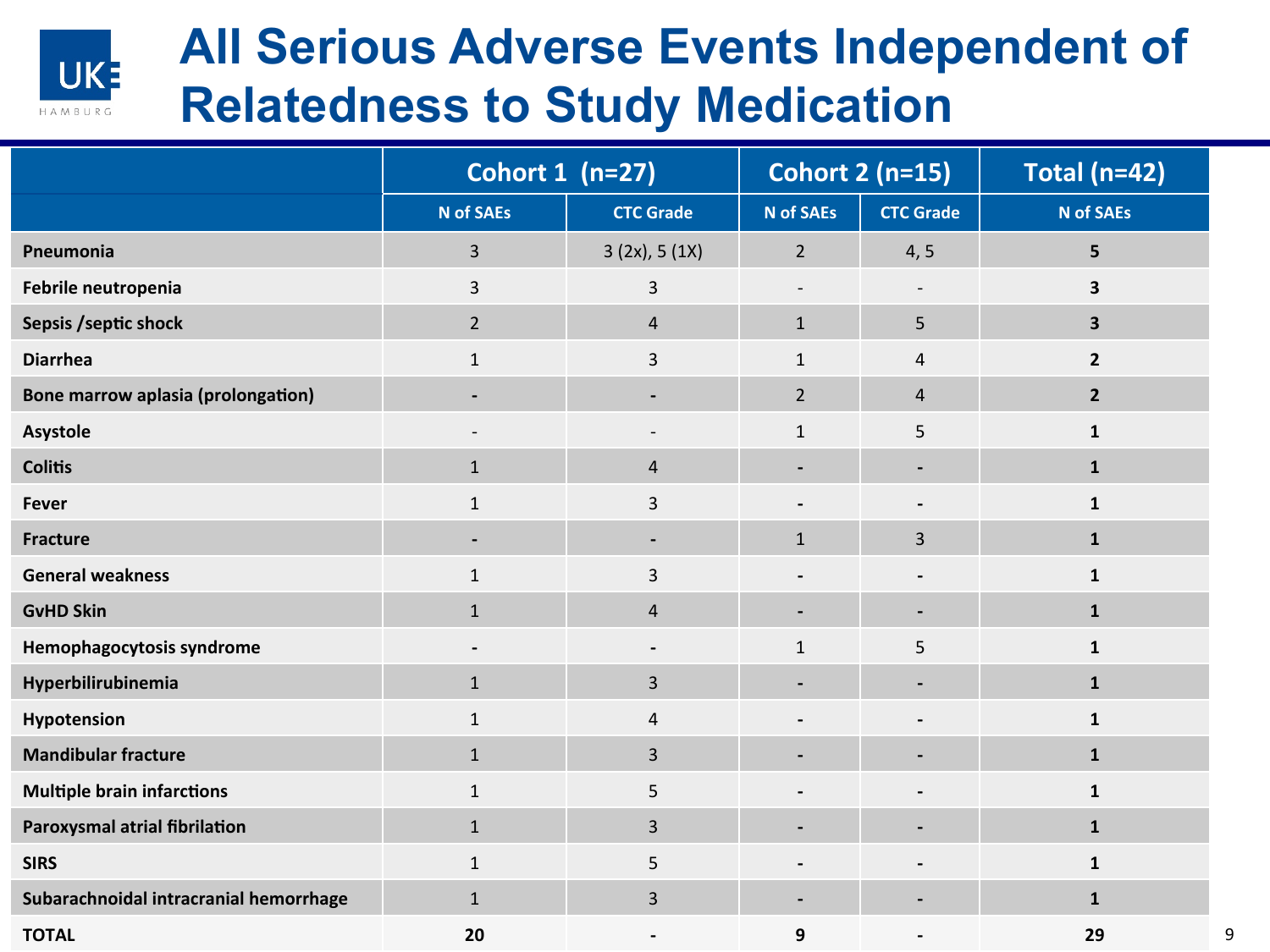#### UK<sup>3</sup> **Deaths Occuring During the Study**  HAMBURO

|                                       | <b>Cohort 1</b><br>$(n=27)$ | <b>Cohort 2</b><br>$(n=15)$ | <b>Cohort</b><br>$182(n=42)$ |
|---------------------------------------|-----------------------------|-----------------------------|------------------------------|
| PD (%)                                | 7(26)                       | 2(13)                       | 9(21)                        |
| Sepsis (%)                            | 3(11)                       | 1(7)                        | 4(10)                        |
| Pneumonia (%)                         | 1(4)                        | 1(7)                        | 2(5)                         |
| Asystole (%)                          |                             | 1(7)                        | 1(2)                         |
| $SIRS^*(% )$                          | 1(4)                        |                             | 1(2)                         |
| Hemophagocytosis syndrome* (%)        |                             | 1(7)                        | 1(2)                         |
| $GvHD$ $(\%)$                         | 1(4)                        |                             | 1(2)                         |
| <b>Multiple organ failure (%)</b>     | 1(4)                        |                             | 1(2)                         |
| <b>Multiple brain infarctions (%)</b> | 1(4)                        | $\overline{\phantom{a}}$    | 1(2)                         |
| $\Sigma$ of deaths (%)                | 15(57)                      | 6(42)                       | 21(50)                       |

\* Possibly drug related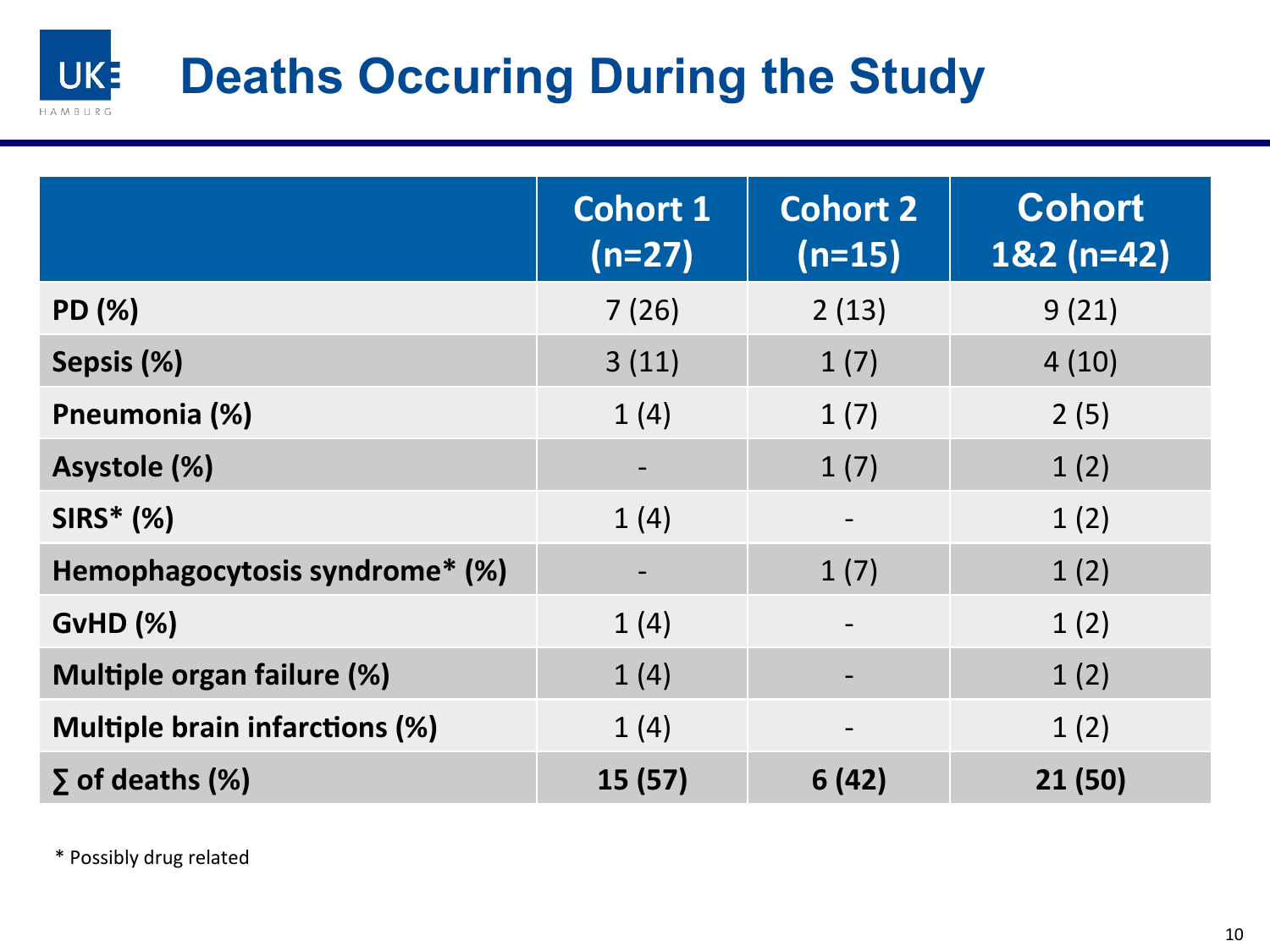

|                | <b>Cohort 1</b><br>$(n=27)$ | <b>Cohort 2</b><br>$(n=15)$ |
|----------------|-----------------------------|-----------------------------|
| Evaluated (%)  | 27 (100)                    | $11*(73)$                   |
| <b>CR (%)</b>  | 6(22)                       | 4(36)                       |
| <b>CRi (%)</b> | 9(33)                       | 1(9)                        |
| MLES (%)       | 0(0)                        | 1(9)                        |
| <b>ORR (%)</b> | 15(55)                      | 6(54)                       |

\*11 patients were evaluated for efficacy analyses, 4 patients did not have bone marrow analyses after cycle 1 due to early death (sepsis, pneumonia, hemophagocytosis syndrome, asystole) and are not included in ORR calculation of cohort 2.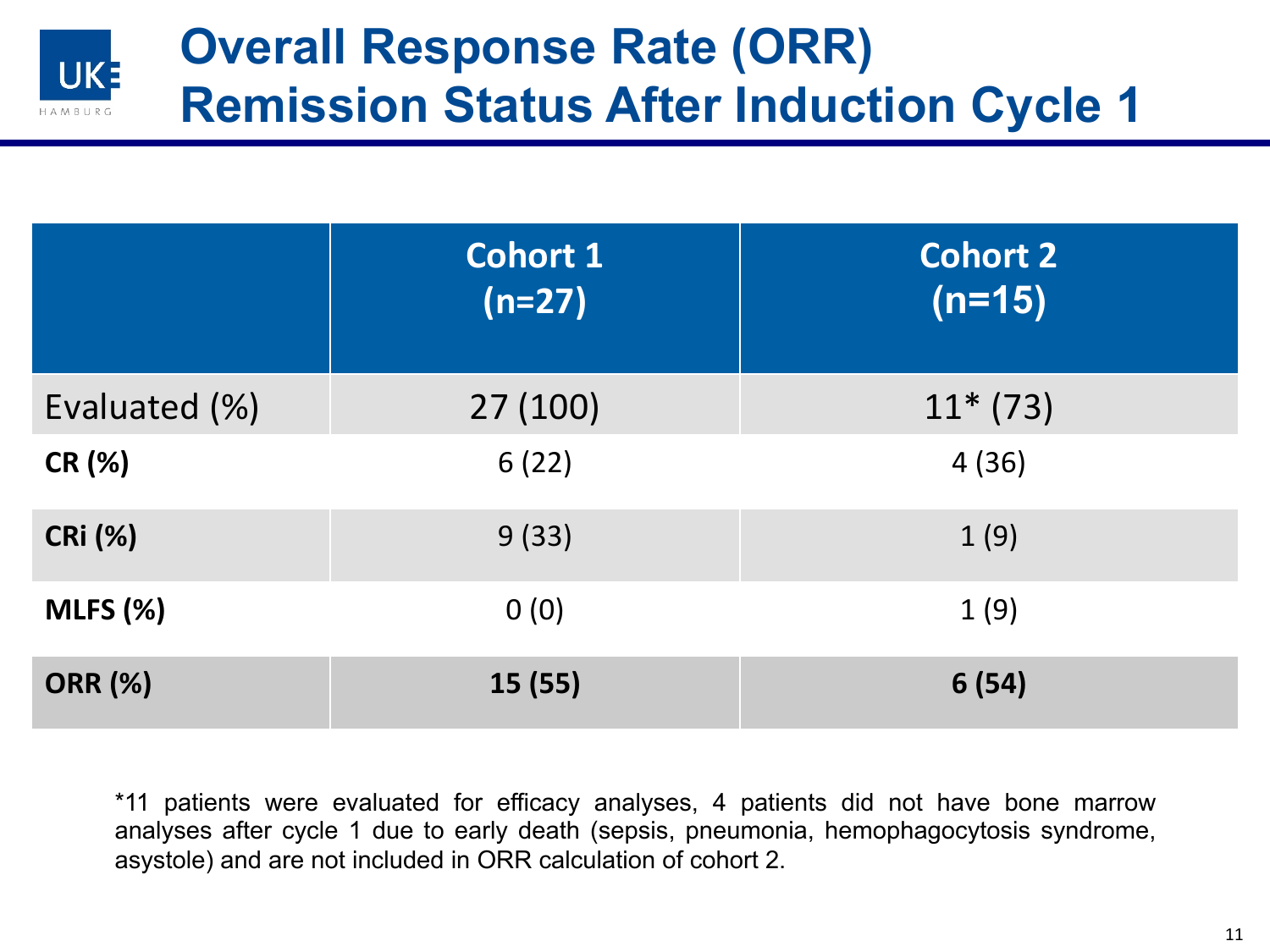

# **SCT, OS and RFS for Cohort 1 Only (Patients Achieving CR/CRi)**

|                          | <b>AII</b><br>$(n=15)$ | <b>SCT</b><br>$(n=7)$ | <b>No SCT</b><br>$(n=8)$ |
|--------------------------|------------------------|-----------------------|--------------------------|
| Relapsed (%)             | 5(33)                  | 1(14)                 | 4(50)                    |
| <b>Median RFS (days)</b> | 333                    | 463                   | 272                      |
| <b>Median OS (days)</b>  | 435                    | Not reached           | 435                      |

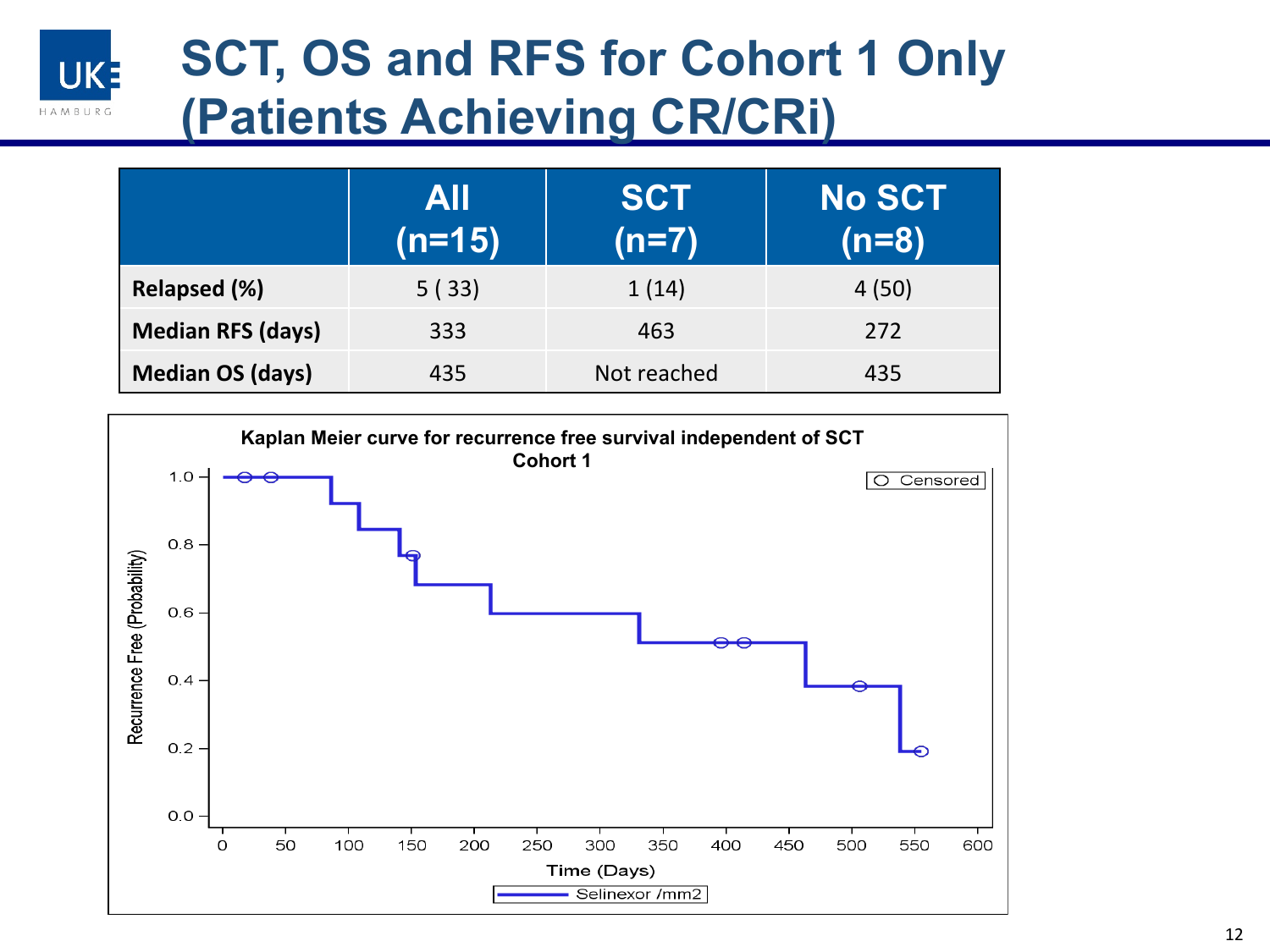### **Overall Survival (OS) and Observation Period** UK-



\*Due to later introduction of cohort 2 and the set cut-off date (October 2016) the observation time of cohort 2 is shorter than the observation time of cohort 1.  $13$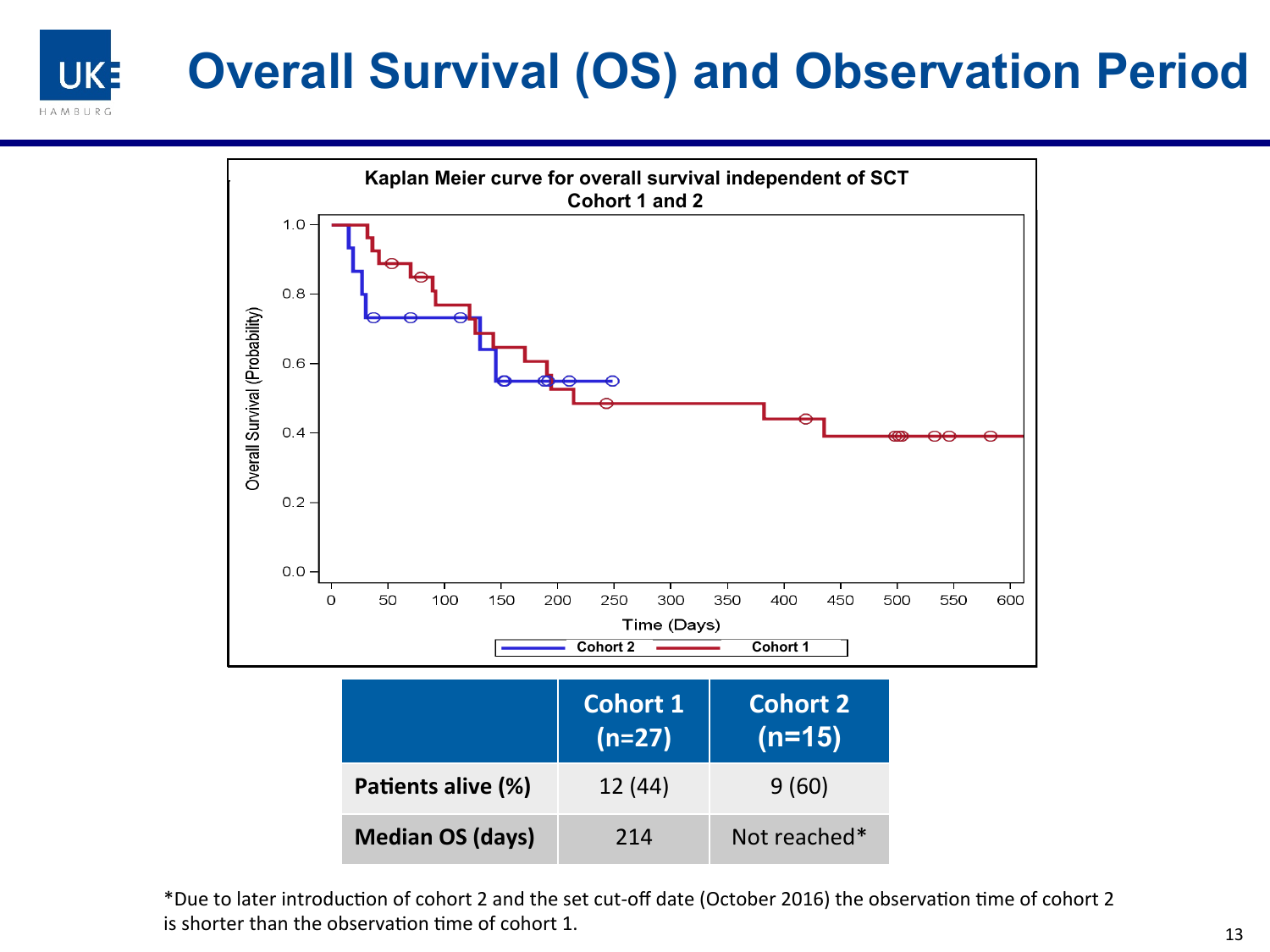

|                              | Cohort 1<br>$(n=27)$ | <b>Cohort 2</b><br>$(n=15)$ |
|------------------------------|----------------------|-----------------------------|
| Off-treatment                | 27                   | 13                          |
| <b>Withdrawal of consent</b> | $\overline{0}$       | $\mathbf 1$                 |
| <b>Death</b>                 | 15                   | 6                           |
| <b>Maintenance therapy</b>   | $\overline{0}$       | $\overline{2}$              |
| In follow-up                 | 12                   | 6                           |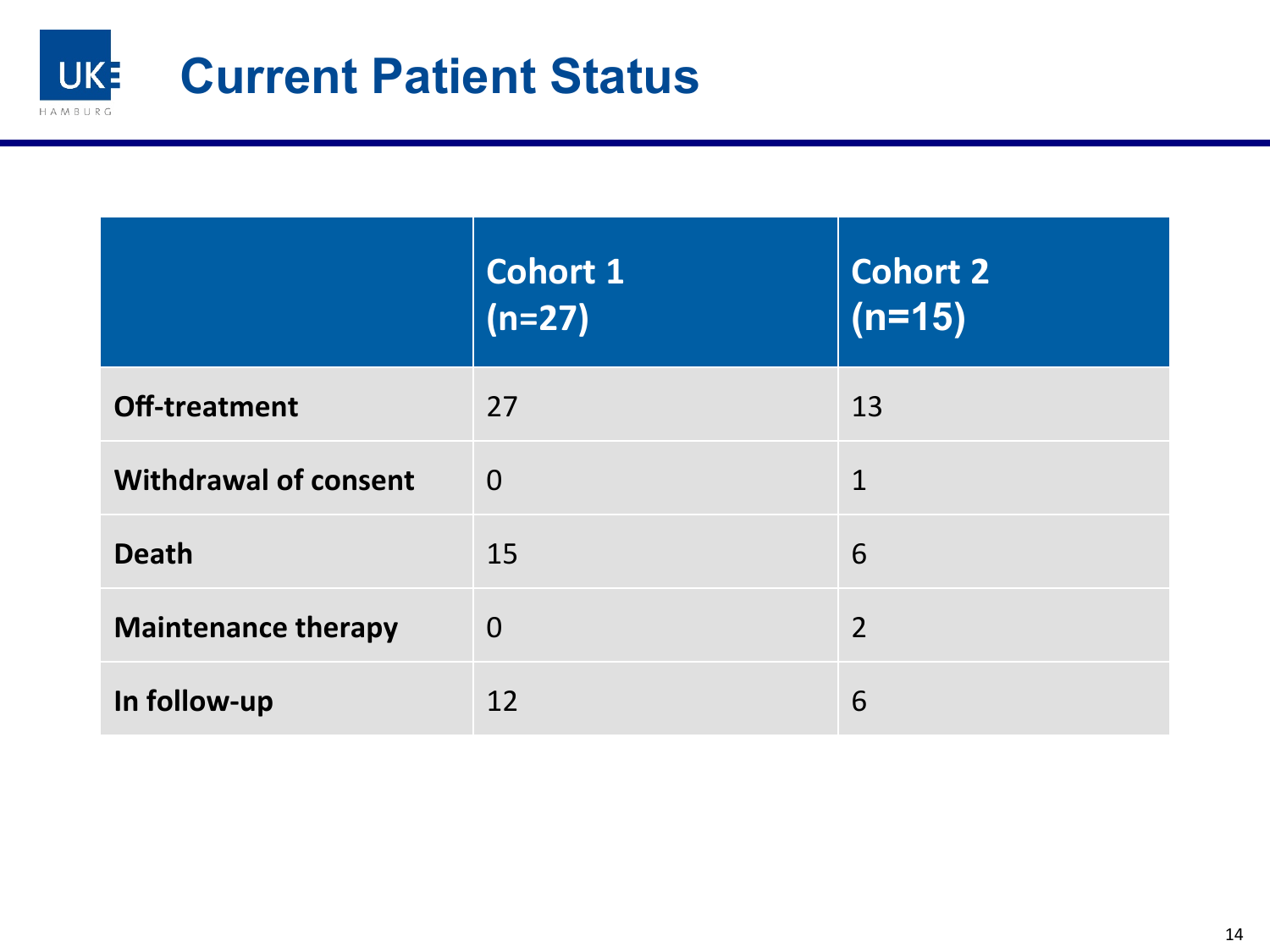

- § The prognosis of relapsed/refractory AML is remarkably poor.
- § Our results suggest that combined treatment of Ara-C, idarubicin and selinexor is a mechanism driven and tolerable and effective treatment option for patients with relapsed/refractory AML.
- § Nearly half of these heavily pre-treated patients achieved a CR/CRi irrespective of prognosis group, laying in the upper range of salvage regimens.
- § Combination therapy with selinexor can successfully serve as a bridge to transplant.
- § The lower selinexor dose in combination with chemotherapy is better tolerated and should be further explored in a randomized Phase 3 setting.